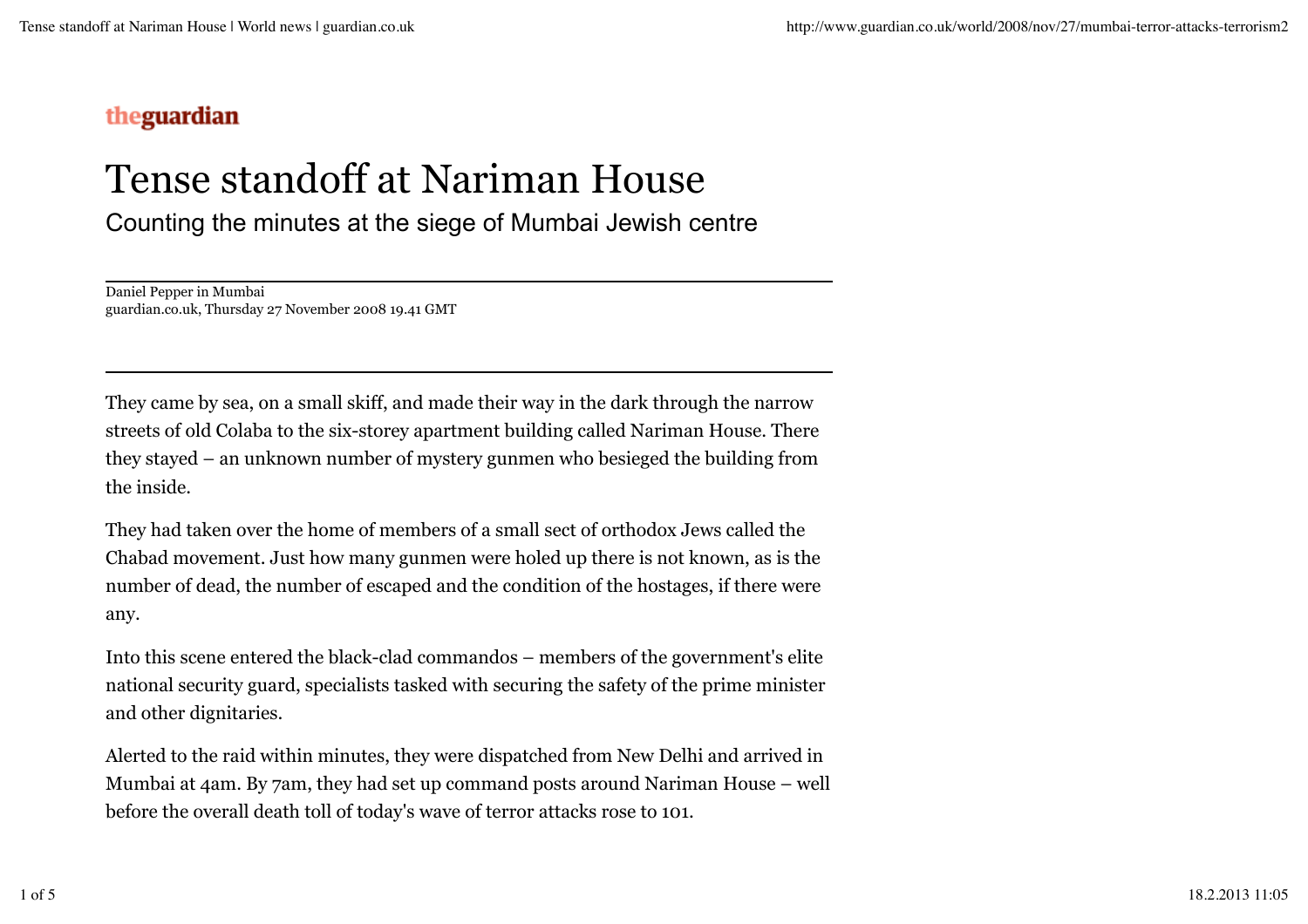The commandos replaced the army, which rolled up outside the Taj Hotel hours earlier, sporting jungle camouflage, twigs affixed to rounded helmets, bleary-eyed kids as confounded and disorganised as everyone else.

On top of a rooftop 30 metres from the building, the commandos waited. Politicians, journalists and cameramen gathered around them. IDs were left unchecked.

A single commando would look through his scope then put it back down. They sported Rambo-style knives, Glock pistols, black jumpsuits with balaclavas, and large, light, and powerful submachine guns.

"If we do something wrong, those human rights [people] will come and have our necks so we have to be careful about all these things," said one of the commandos, a stocky, mustachioed man. He gave a boyish smile and shrug before returning to his high-powered scope.

The streets were largely deserted. In the background, less than a mile away, smoke rose from Mumbai's most famous hotel. Here the buildings are arranged Escher-like, some half-built, some old-fashioned colonial-era gems, all thrown together. Hindu, Muslim, Jew.

Locals said the owners of Nariman House was a Jewish Israeli family who rented out flats to others religious Jews. Some neighbours said there were five families inside the building; others said just one.

The windows to the building were blown out. Curtains to the bedrooms swayed in the wind, occasionally providing a view of a wrecked interior, but with no sign of life.

The streets below, normally chaotic and crowded, were eerily still. The area is adjacent to an old fishing village and locals, who would normally be out in their boats on the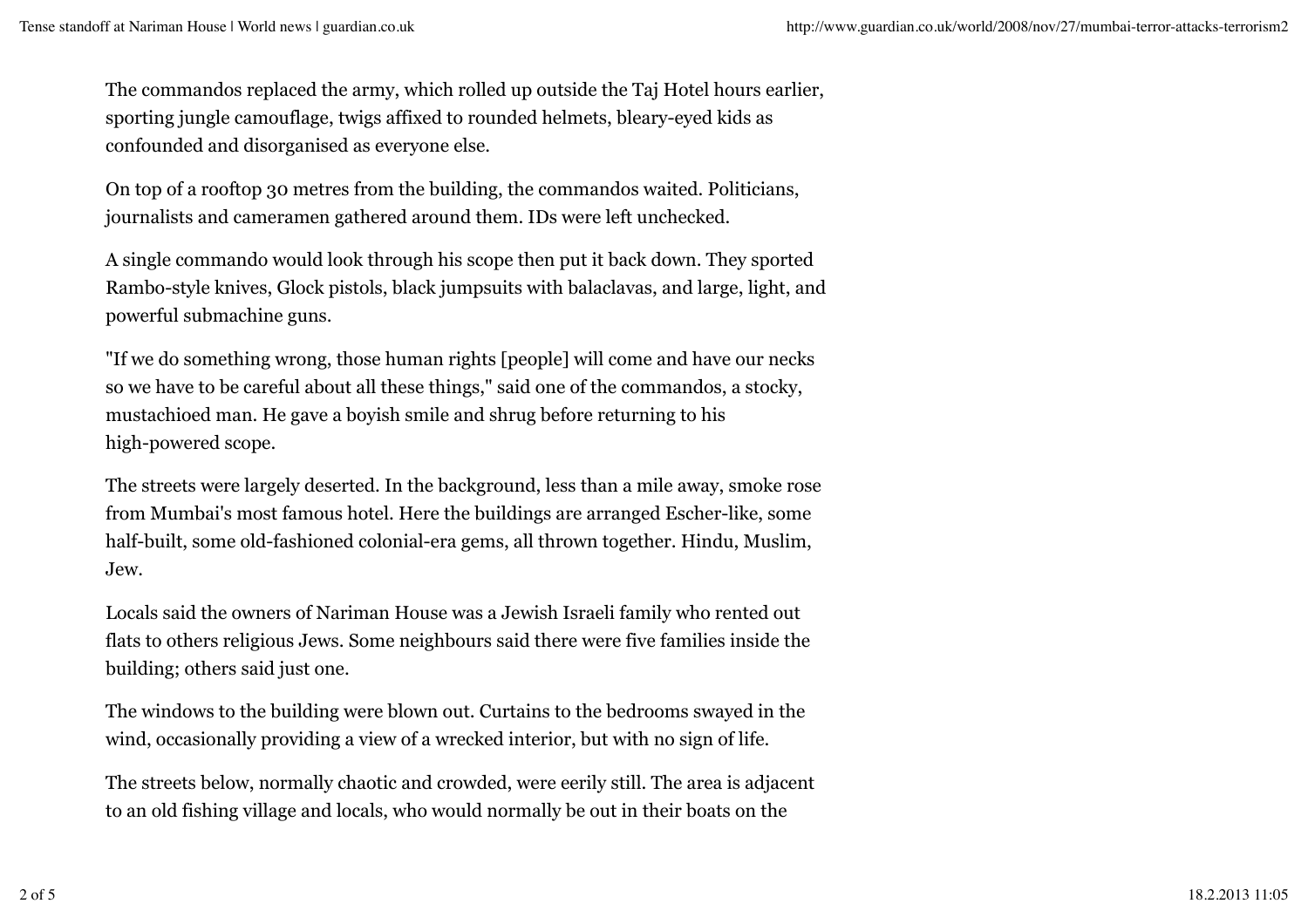Arabian Sea, busied themselves showing the police, army and various commando units the way through the labyrinthine alleyways.

Then a grenade was tossed outside Nariman House, sending everyone diving for cover.

As the afternoon progressed, curious neighbours peeked out of their windows. Then at 4pm, 30 more commandoes joined police officers in the street. The commandos on the roof conferred. Nothing happened.

A helicopter flew overhead and everyone looked up – the helicopter made another low, slow pass.

The commandos took an occasional teabreak and told journalists of their accomplishments during a mosque siege in the state of Gujarat.

The number of witnesses grew as the day wore on. They started lining alleyways and crowding rooftops, pouring out of windows and construction sites. They became a crowd. Doubled in size, then doubled again. Goats chewed on rubbish. More time passed. The hostage crisis at the Oberoi continued. Still no news from inside the Nariman.

The rooftop was now getting very crowded. Three men in olive uniforms brought floodlights, adding to the surreal Bollywood-style atmosphere. A gaggle of local strongmen, their white shirts draped over bulbous paunches, busied themselves photographing the commandos with expensive camera phones.

More shots rang out, ricocheting off buildings.

"We blame the intelligence – the government spends so much money and nothing happens. Then these people come and do whatever they want," said local resident Richard Madhavan, 34.